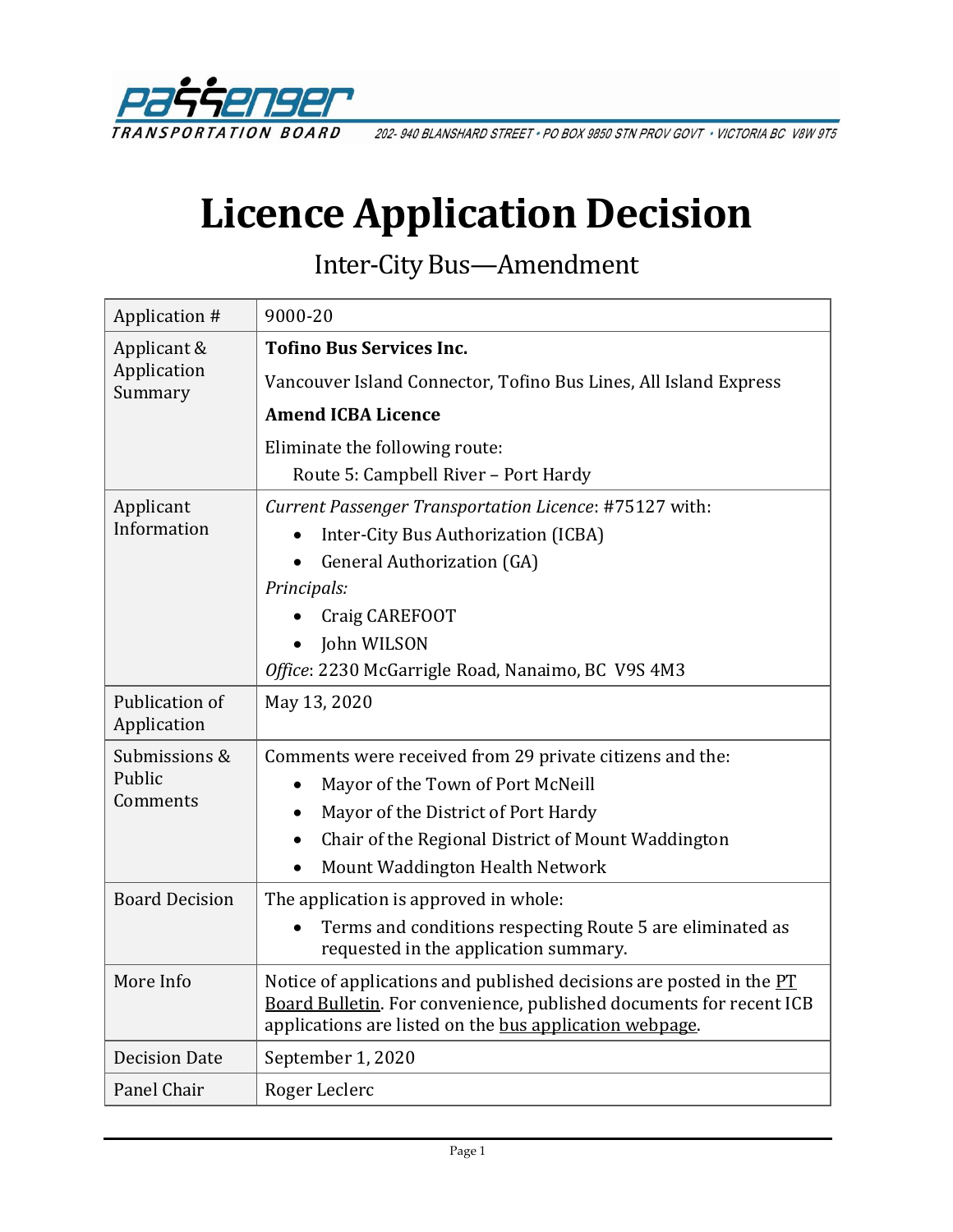#### **I. Introduction**

The applicant, Tofino Bus Services Inc**. (TBSI)**, does business as Vancouver Island Connector, Tofino Bus Lines and All Island Express. The applicant has a licence to operate inter-city buses (ICBs). The licence includes the following routes and minimum route frequencies (MRFs):

- Route 1 (City of Nanaimo District of Tofino) with MRF of 32 trips per week in each direction
- Route 2 (City of Victoria District of Tofino) with MRF of 3 trips per day in each direction
- Route 3 (District of Tofino District of Ucluelet) with MRF of 1 trips per day in each direction
- Route 4 (City of Nanaimo City of Campbell River Victoria ) with MRF of 2 trips per day in each direction
- Route 5 (City of Campbell River District of Port Hardy) with MRF of 1 trip per day in each direction

#### **II. Applicant's Proposals**

#### *Route 5*

Route 5 serves 7 communities from the City of Campbell River to the District of Port Hardy along Highway 19.

- City of Campbell River Sayward & Highway 19 Village of Sayward
- 
- 
- 
- Woss Camp Town of Port McNeill Port Alice Junction
- 

• District of Port Hardy

The minimum route frequency for the route is 1 trip per day in each direction.

The applicant seeks to eliminate the route. Figure 1 below shows a map of the route.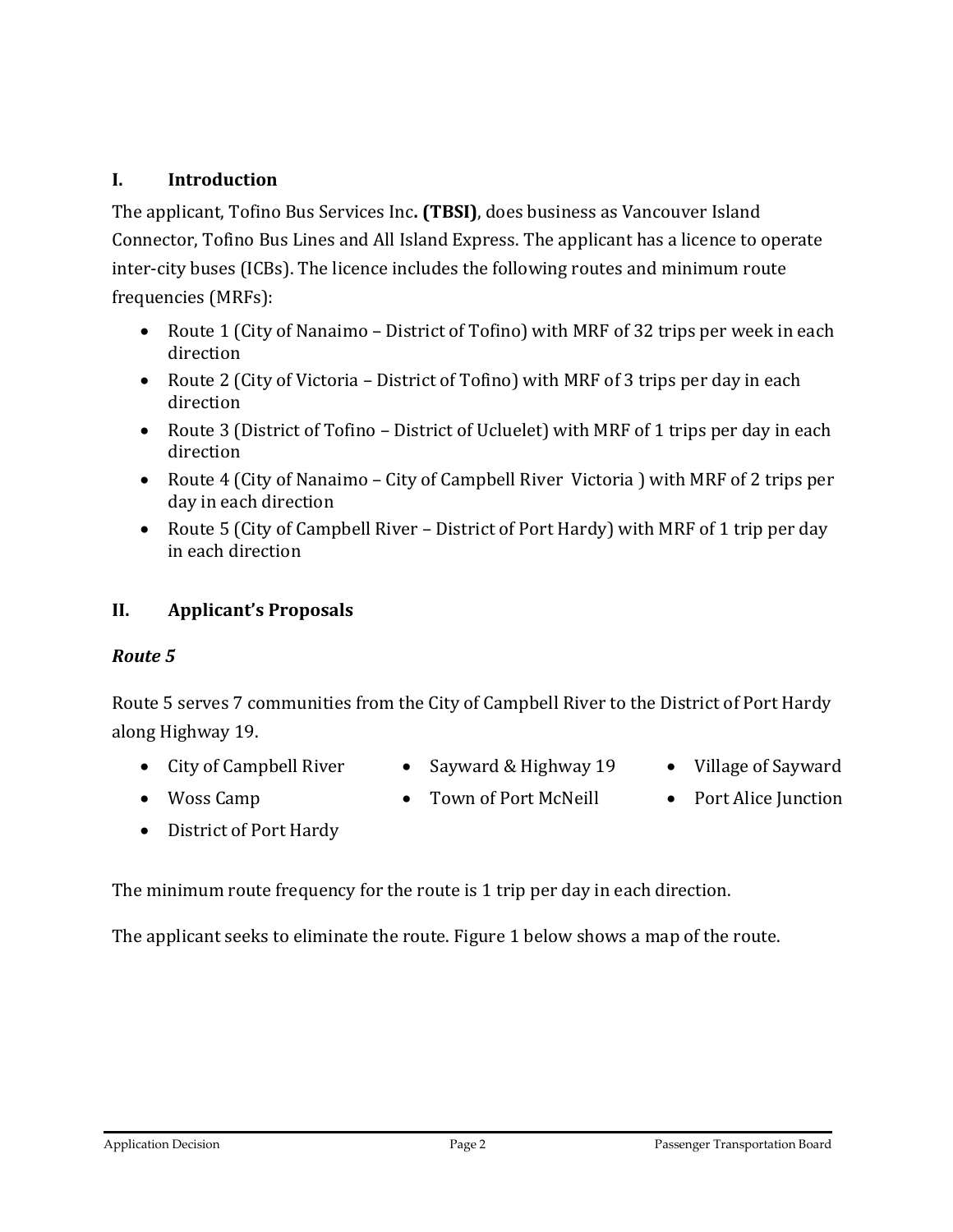



#### **III. Background**

Tofino Bus Lines has been operating as an inter-city bus on Vancouver Island since 2002. In 2015 it became the only scheduled inter-city bus serving all of Vancouver Island.

In November 2018, Tofino Bus Lines was sold to an ownership group lead by John Wilson, CEO of Wilson's Group of Companies under 1183207 BC Ltd. On September 2019, 1183207 BC Ltd. Changed their name to Tofino Bus Services Inc. Tofino Bus Services Inc. was incorporated in October 2018 in British Columbia with 2 directors.

#### **Terminology in this Document**

**"Route"** refers to an inter-city bus route as set out in the terms and conditions of Tofino Bus Service's Passenger Transportation Licence. As an example, from this application, Route 5 in the Tofino Bus Services licence specifies communities that must be served between Campbell River to Port Hardy.

**"Route Points"** refers to inter-city bus route points are usually stated as municipalities (eg. incorporated cities, towns and/or villages) and unincorporated towns and villages. The boundaries of a route point are the legal boundary of the incorporated or unincorporated area.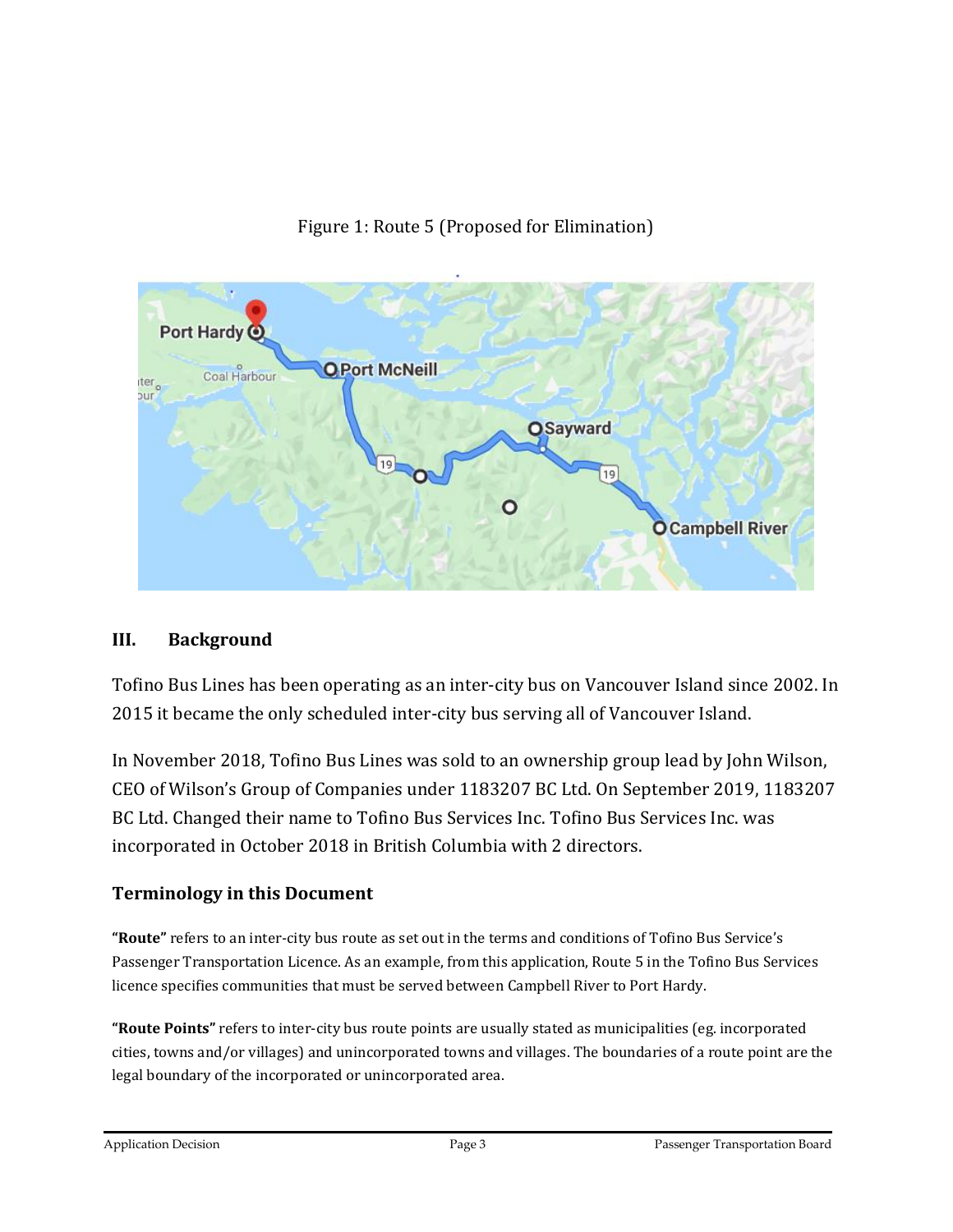**"Minimum Route Frequency"** refers to the minimum route frequency that is set or approved by the Board and set out in a Passenger Transportation Licence.

**"Schedule"** refers to a schedule that specifies the route points as well as the days and times when a licensed inter-city bus operator picks up and drops off passengers along the route. Specific schedules are set by Tofino Bus Service and not subject to Board approval. However, Tofino Bus Services is required to post and operate schedules that comply with the terms and conditions of its Passenger Transportation Licence. The terms and conditions include the minimum route frequency that was established by the Board.

## **IV. Mandate & Jurisdiction**

This application is made under the *Passenger Transportation Act* (the "Act"). The Act regulates the licensing and operation of commercial passenger transportation vehicles in BC.

Under the Act, the Passenger Transportation Board (the "Board") makes decisions on applications for inter-city buses. The Board has the authority to consider and approve applications for new licences as well as applications from existing licensees to change terms or conditions of their licences.

The Board's mandate is stated in section 28 of the Act. Section 28(1) of the Passenger Transportation Act says that the Board may approve, in whole or in part, an application forwarded to it under s. 26(1) after considering whether:

- (a) there is a public need for the service the applicant proposed to provide under any special authorization.
- (b) the applicant is a fit and proper person to provide that service and is capable of providing that service, and
- (c) the application, if granted, would promote sound economic conditions in the passenger transportation business in British Columbia.

The Act allows the Board to, among other things,

- accept evidence and information that it considers relevant, necessary, and appropriate, whether or not the information would be admissible in a court of law. [Section 15]
- conduct written, electronic or oral hearings, or any combination of them, as the Board, in its sole discretion, considers appropriate. [Section 17]
- require further information from an applicant. [Section  $27(1)(b)$ ]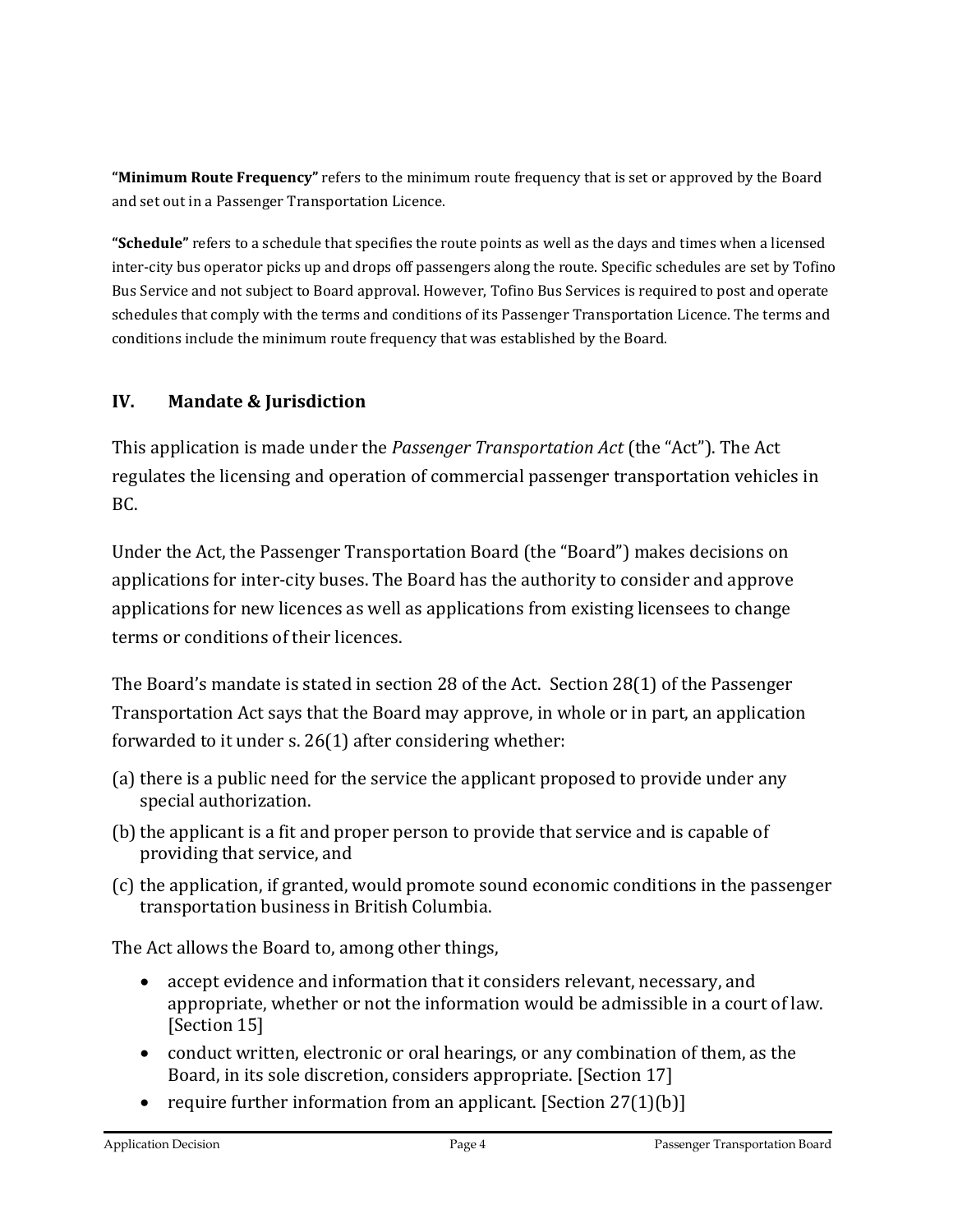Section 26(2) of the Act requires the Board to publish the fact and nature of applications and section 27(3) requires the Board to consider applications and any written submissions it receives as result of publication. Section 27(5) says that people who make submissions are not entitled to disclosure of further information, unless the Board orders otherwise.

If the Board approves an application, it will set terms and conditions of licence primarily with respect to routes and service levels.

# **V. Procedural Matters**

This application is being conducted by way of a written hearing.

The Passenger Transportation Board sent a letter to the applicant on July 21, 2020 requesting additional information. The applicant sent all requested information to the Passenger Transportation Board on July 31, 2020.

# **VI. Applicant's Rationale and Public Comments**

Inter-city bus operators applying for a route reduction or minimum route frequency reduction must: publish notice of proposed changes on the applicant's website; in terminals, depots or agent's premises; and provide written notice of proposed changes to mayors and councils of affected municipalities, chairs and directors of regional districts and First Nation Councils/Nations. Applicants must also provide a "Rationale for a Route Reduction or Minimum Frequency Reduction" to the Board for posting on our website.

The applicant complied with the notice requirements.

# *Public Rationale*

The applicant provided a Rational Statement dated March 12, 2020 that was attached to the published application summary. In addition, the following Public Explanation was noted in the Application Summary that was published in the *Weekly Bulletin*:

*Due to the low ridership and lack of profitability of this route our company is forced to apply to eliminate service on this corridor.*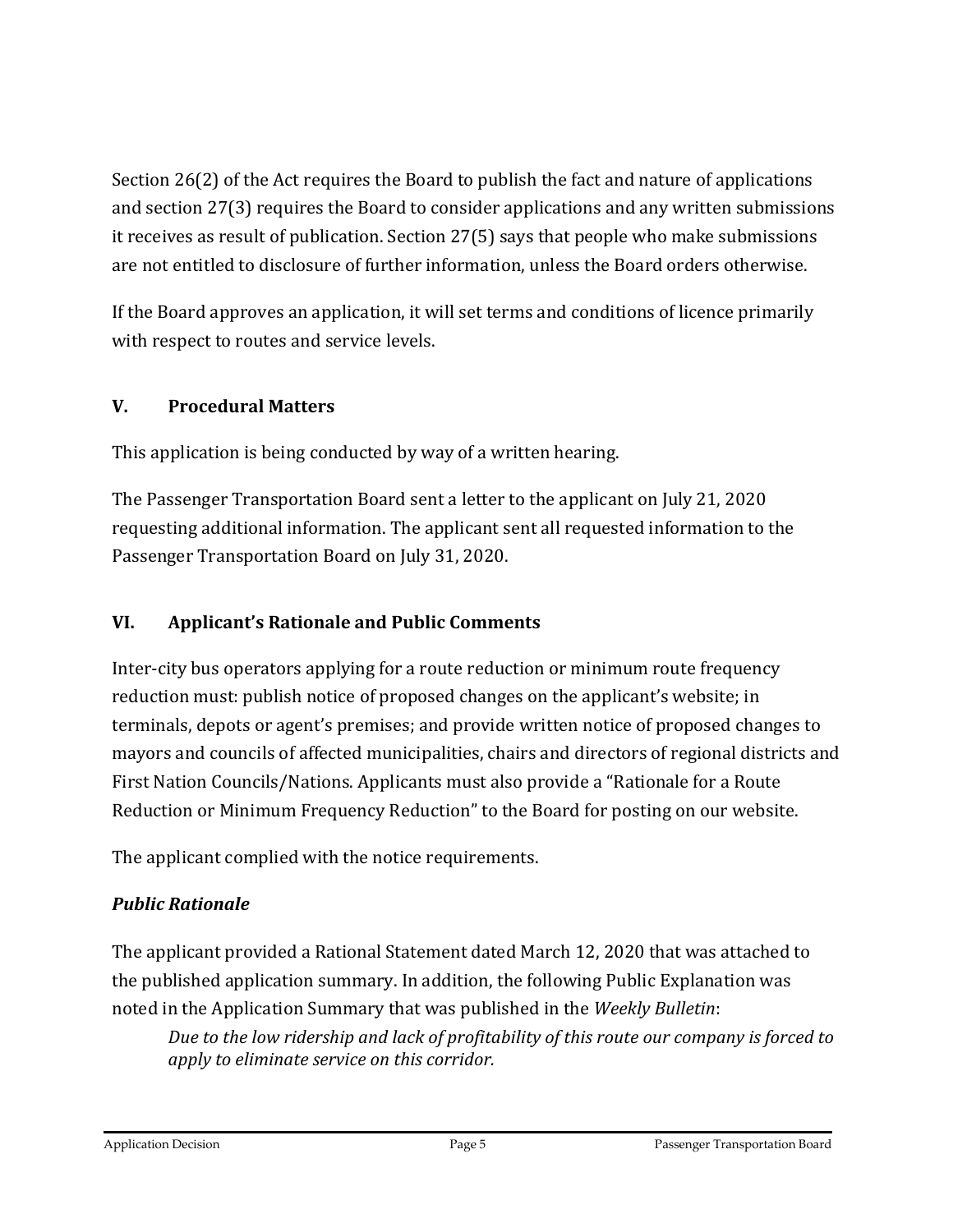## *See the applicant's Rationale Statement for more detail.*

## *Public Comments & Applicant's Response*

With respect to the proposed changes to TBSI's licence, the Board received and considered 33 public comments in total, 29 from private individuals, a Regional Coordinator of the Mount Waddington Health Network, the Mayor of the Town of Port McNeill, the Mayor of the District of Port Hardy and the Chair of the Regional District of Mount Waddington

The submissions from the 29 individuals and Mount Waddington Health Network related to the following main concerns:

- Withdrawal of services in the midst of the COVID19 pandemic when vulnerable and senior people are sheltered at home.
- Lack of transportation options on the north island which has a high percentage of low-income families who cannot afford a car. Eliminating the bus route entirely leaves the community stranded. Many people have no other way to get to medical appointments and/or hospital procedures and treatments because they do not have a vehicle.
- First Nations health organizations use the service.

Some commented that reducing service or using different vehicles may be an option.

One individual noted that TBSI is a private company that should be able to cancel an unprofitable route.

The Mayor and Council of Port McNeill, Mayor of the District of Port Hardy and Regional District of Mount Waddington stated;

- Permanent elimination of the route without an alternate carrier will cause significant harm to the regular users of the service including seniors and persons with disabilities, many of whom have limited options for alternate travel modes.
- There are a number of Indigenous and non-Indigenous community members that are potentially negatively impacted by this application.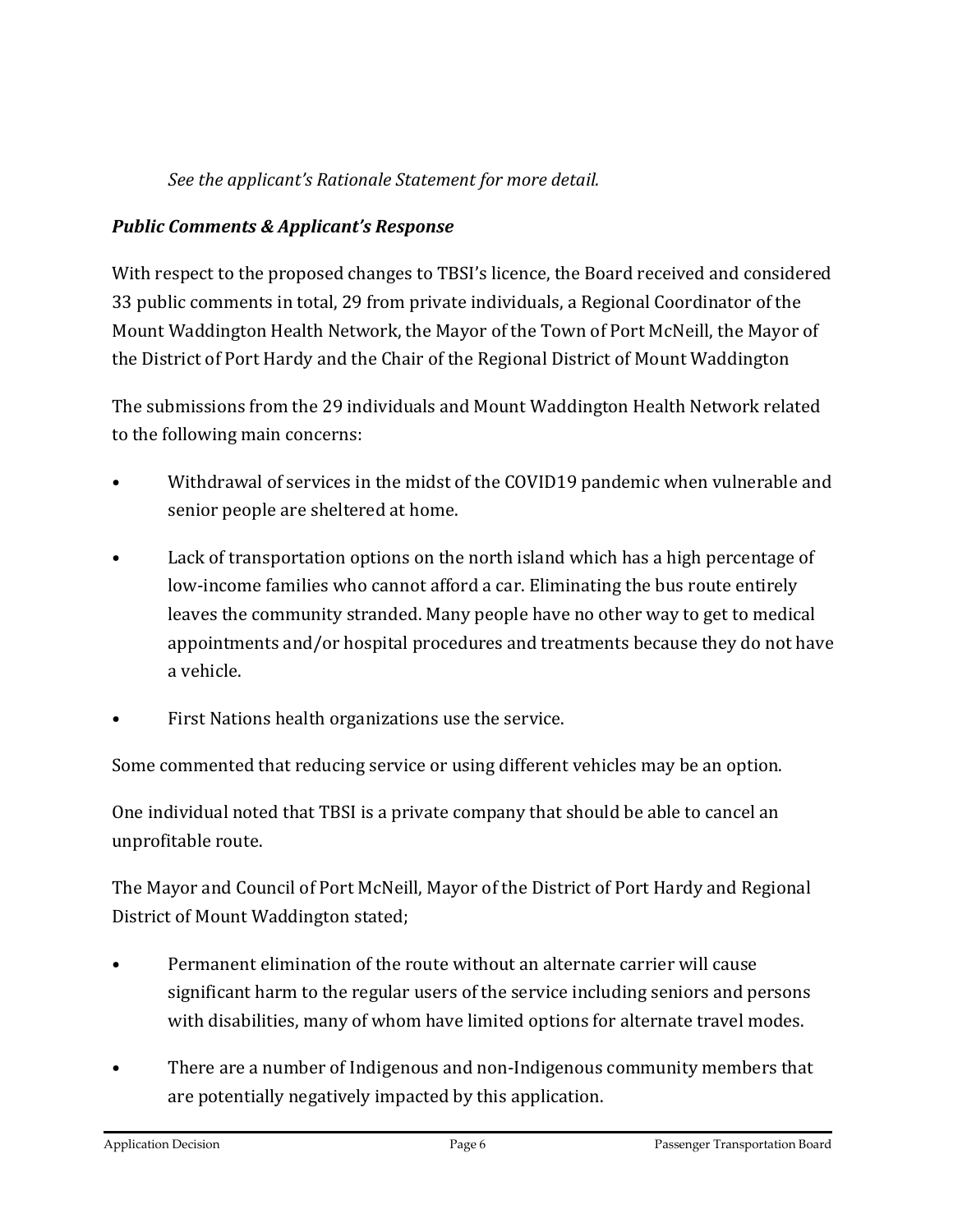- The short time frame for this application does not provide sufficient time to collectively look at alternate options.
- This route previously operated by Greyhound Bus Lines is essential to North Island residents and tourists.
- Two transportation companies have now stated the North Island does not financially support a private entity and requires public subsidy to be viable.

#### Applicant's response:

- When reviewing the responses regarding the application one thing is clear there are residents of Northern Vancouver Island who use and need the service that Tofino Bus provides. Where the issue lies is that ridership is extremely low and when you factor in the very high mileage of the North Island route the fuel and wear and tear cost far outweigh the revenue prospects of the passengers who require the service. TBSL estimate that they lost approximately \$175,000 on the Route 5 corridor in 2019.
- Another common mention in the submissions is a request to reduce the frequency of runs rather than cancel the service altogether but this does not work on a scheduled service. Passengers ride the bus when they require them, not when the bus is running. If TBSL only operated 1 day a week and that did not line up with the passenger's needs, they will find another way rather than coordinate plans around the bus service schedule. There is no schedule that would make the route feasible to maintain.
- This route has regularly struggled to provide a profitable landscape for any operator of the route. In the past, Greyhound operated the entire network of Vancouver Island; they reported extensive loses on this corridor which inevitably led to Greyhound ceasing operations on Vancouver Island and in Western Canada.

In today's market there is little opportunity for private inter-city bus operators to offset losses from profits on other routes.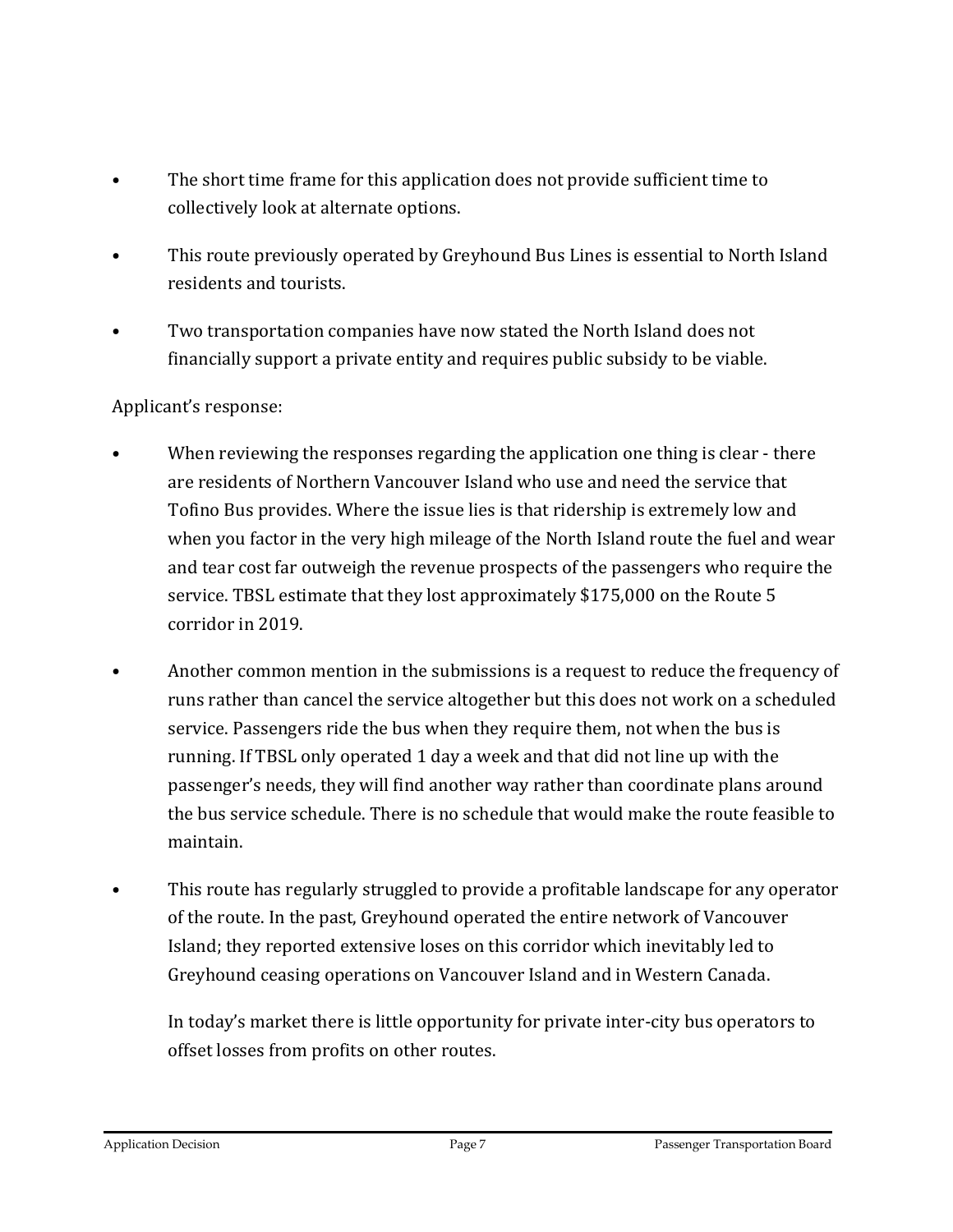I have considered the opposing submissions and the applicant's responses to them in the review of this application.

#### **VII. Reasons for the Board's Decision**

Section 28(1) of the Act sets out the factors the Board must consider with respect to this application.

# *(1)Is the applicant a fit and proper person to provide its proposed service, and is the applicant capable of providing the service?*

The Board looks at this question in two parts:

- (a) is the applicant a *fit and proper person* to provide the proposed service; and,
- (b) is the applicant *capable* of providing the service?

First, with *fit and proper*, the *Oxford English Dictionary* defines *fit* as including "well adapted or suited to the conditions or circumstances of the case, answering the purpose, proper or appropriate possessing the necessary qualifications, properly qualified, competent, deserving." Also, the dictionary defines *proper* as including "suitable for a specified or implicit purpose or requirement; appropriate to the circumstances or conditions; of the requisite standard or type; apt, fitting; correct, right." When looking at whether an applicant is fit and proper, the Board does so in the context of the passenger transportation industry in British Columbia. This includes the regulatory system that grants businesses a licence which confers on them both the authorization they need to provide their service and an ongoing obligation to operate in accordance with proper standards of conduct.

Second, capability is generally understood to mean that an applicant has the ability or qualities necessary to skillfully and effectively meet its obligations and achieve the results it says it will achieve. When looking at capability, the Board reflects on whether the applicant has demonstrated that it has the knowledge and understanding of relevant regulatory requirements and policies that govern passenger transportation providers, and whether it is able to comply with those requirements. It also looks at whether the applicant has the background, skills and knowledge to manage its proposed service, and the financing to operate it. The Board expects an applicant to demonstrate its competence and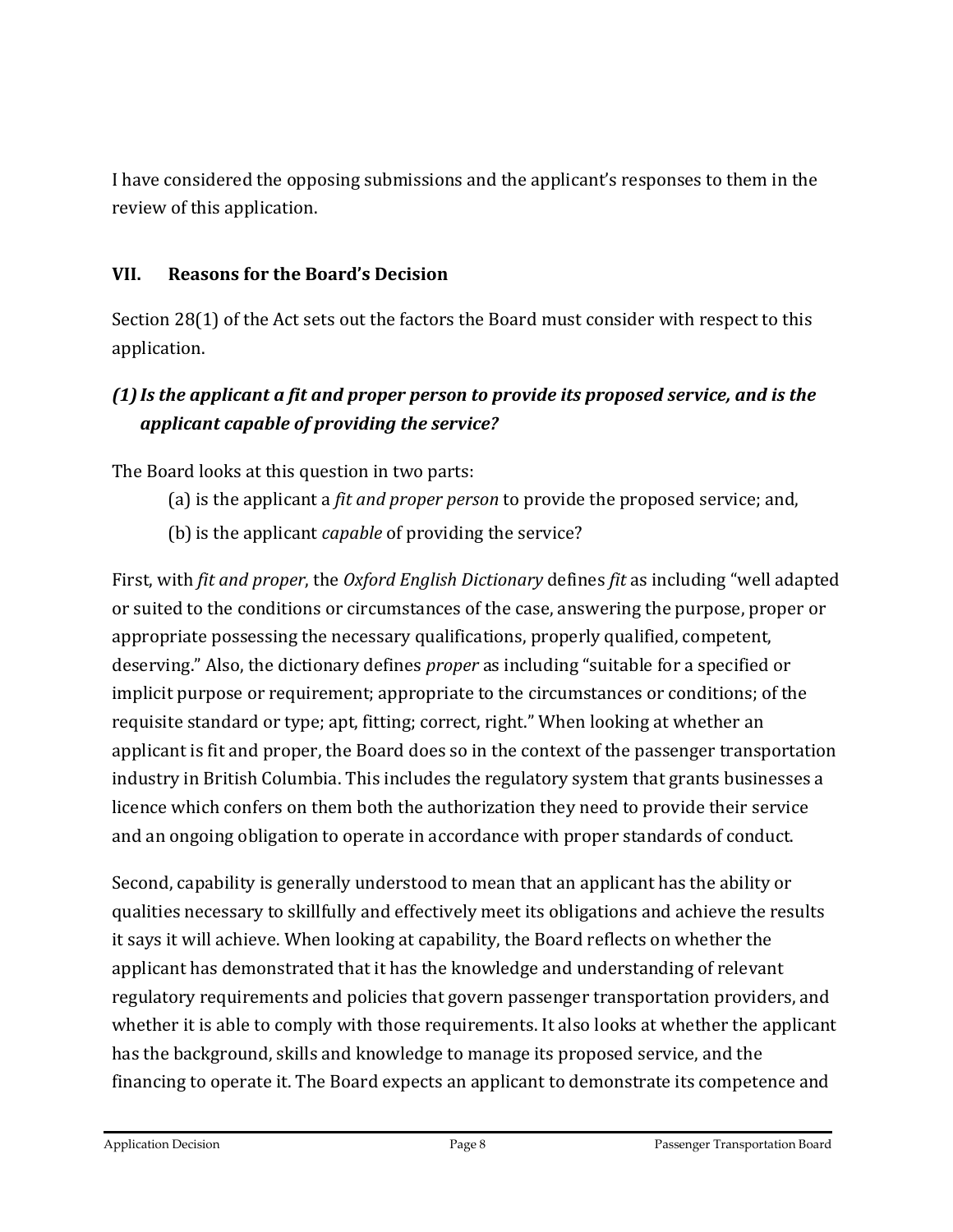ability by providing sound and realistic information in its business plan and financial statements that is consistent and compatible with the transportation service it proposes.

When an applicant proposes to reduce service, the Board is likely to apply the logic that the licensee is a fit and proper person to provide the service proposed unless there is compelling evidence to the contrary.

TBSL is a private corporation with John Wilson as founder, sole shareholder and President. Alongside him is a team of long-term executives and managers, many of whom are family members. Wilkson's is a three generation company that has been in business since 1962. TBSL has also hired Rick Salewski, 40 years of experience in the bus industry, who was Greyhound's Vancouver Island operations manager for 10 years.

The disclosure forms of Unlawful Activity and Bankruptcy indicated no negative concerns about the principal.

TBSL's National Safety Code (NSC) safety performance rating is satisfactory-unaudited which is acceptable to the Board.

The applicant signed the Liquor Control and Licencing Act declaration stating, among other things, that it will operate its vehicles in accordance with the Act.

The applicants have provided a business plan and financial information (basic profit and loss report for route). The applicant sent additional financial information (cash flow, profit and loss and balance sheets) as requested by the Passenger Transportation Board letter on July 21, 2020.

Based on the information and evidence above, I find that Tofino Bus Lines Ltd. continues to be a fit and proper entity to provide the proposed service and is capable of providing intercity bus service.

**(2)Is there is a public need for the service the applicant proposes to provide?**

With an application to eliminate inter-city bus services, the Board considers what, if any, level of service meets the public need. Does ridership on a route demonstrate sufficient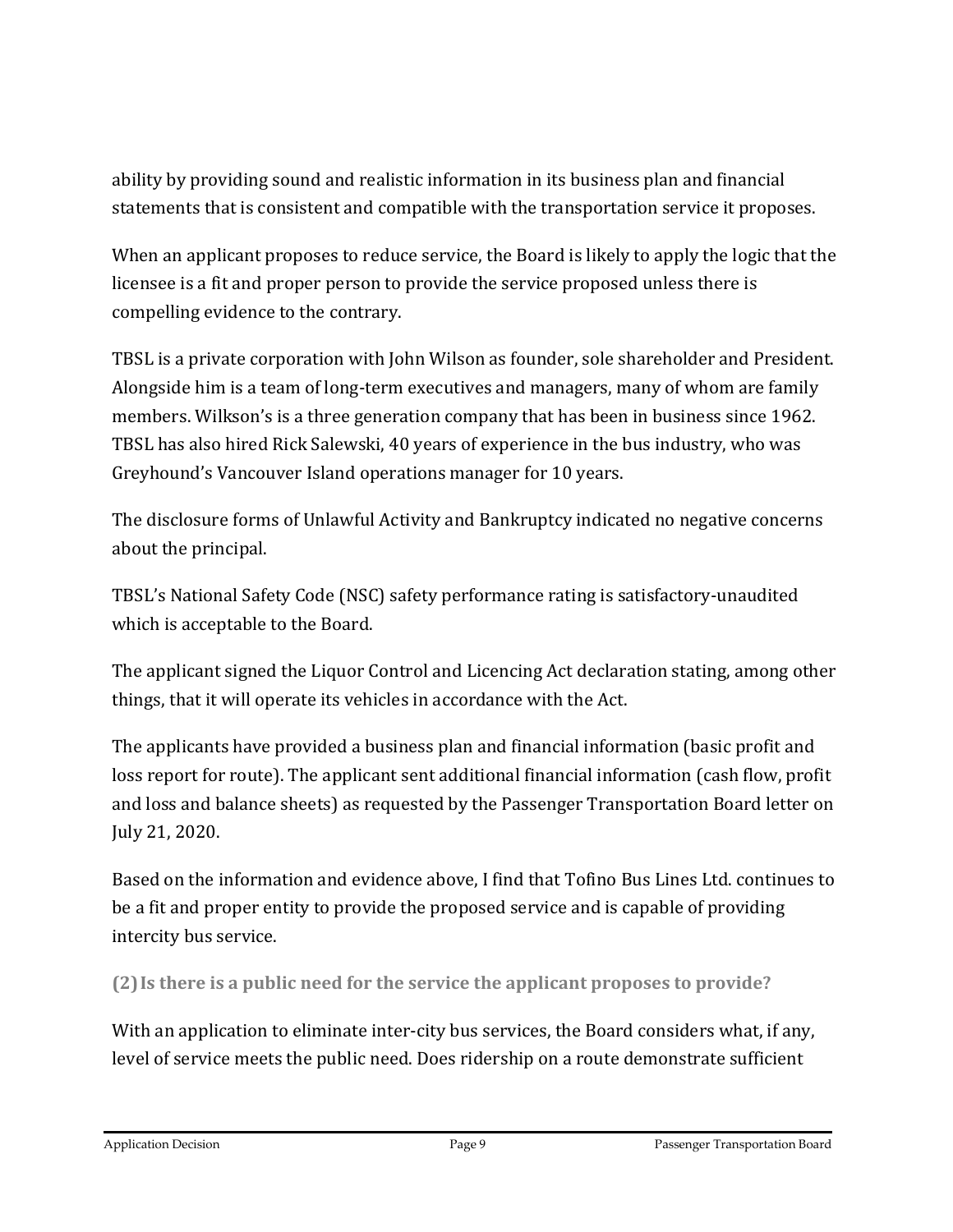public demand or need for the route and are there any transportation alternatives available?

The annual ridership on the corridor between Port Hardy and Campbell River for the 2019 calendar year was 4068 passengers. TBSL is required by the Board to operate a bus in each direction daily. This makes the average ridership on these routes 5.5 passengers in each direction. TBSI maintains it is not feasible to operate this route averaging only 5 passengers per day. The route is 250 kilometers in length and the operating costs far outweigh the revenue prospects.

TBSL estimates show a significant loss on the Route 5 corridor in 2019 leaving them in a deficit position.

The submissions from the 29 individuals and Mount Waddington Health Network discuss the need for intercity bus services between Campbell River and Port Hardy. The North Island has a high percentage of low-income families, elderly and other people who have no other transportation than the bus service. First Nations Health Services use it often for transportation.

Representatives for the Town of Port McNeill, Regional District of Mount Waddington and District of Port Hardy state that permanent elimination of the route without an alternate carrier will cause significant harm to the regular users of the service.

The applicant agrees that there are residents of Northern Vancouver Island who use and need the service that TBSI provides. However, ridership is extremely low. When one factors in the very high mileage of the North Island route, the fuel and wear and tear costs far outweigh the revenue prospects of the passengers who require the service. Reducing the frequency of runs rather than cancelling the service altogether does not work on a scheduled service. Passengers ride the bus when they require them, not when the bus is running. In today's market with diminishing profitability in many larger markets like Victoria, Duncan and Nanaimo, the losses on North Island are no longer offset for the intercity bus operator.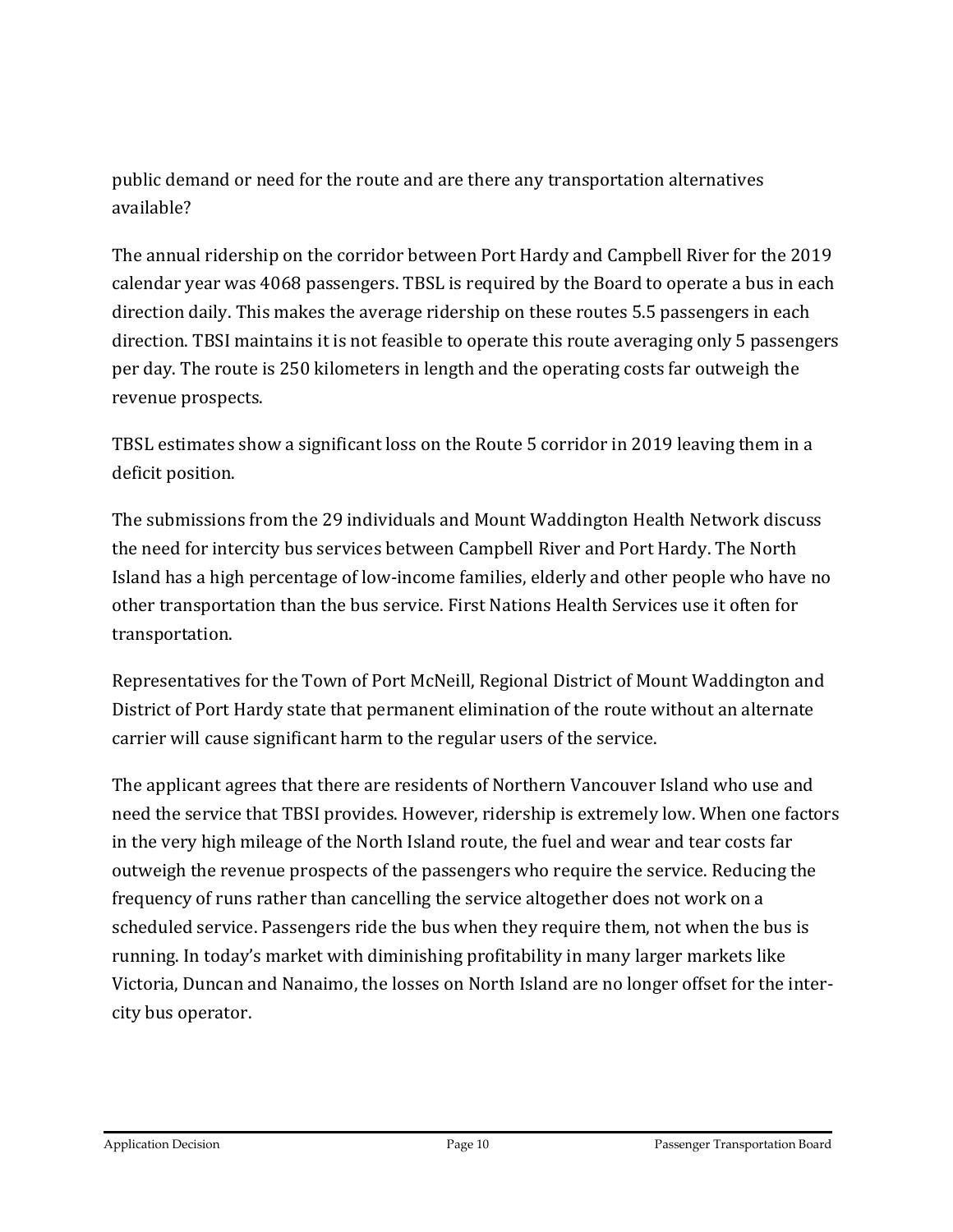While some use of the service has been demonstrated, overall ridership is very lowThe applicant has submitted financial information validating that route 5 is not financially viable and is in fact sustaining a loss. Continued losses cannot be sustained.

Based on the analysis above, I find that public need is not sufficient to sustain the route and therefore, I approve elimination of the route.

**(3)Would approving the application support sound economic conditions in the passenger transportation business in British Columbia?**

The Board must consider whether approving the application would promote sound economic conditions in the passenger transportation business in British Columbia. This includes, but is not limited to, the financial health of the applicant seeking a route elimination. The Board reviews such things as:

- The financial performance of the applicant
- Ridership on the intercity bus
- Other transportation options that may be available

The Board considered its policy noted above, the public submissions and the Tofino Bus Service proposal of eliminating route 5. The Board finds that the continuation of providing passenger transportation services on route 5 are not economically viable. The elimination of route 5 is reasonable based on the evidence of low ridership and lost revenue and operating in a deficit. This deficit position will also have a negative impact on the whole business model of Tofino Bus Services on Vancouver Island. The Board, therefore finds the approval of this application will promote sound economic conditions in the passenger transportation business in British Columbia.

# **VIII. Conclusion**

For the reasons above, this application is approved in whole. The Board establishes notice and activation requirements, and terms and conditions of licence that are attached to this decision as Appendices 1 and 2. These form an integral part of the decision.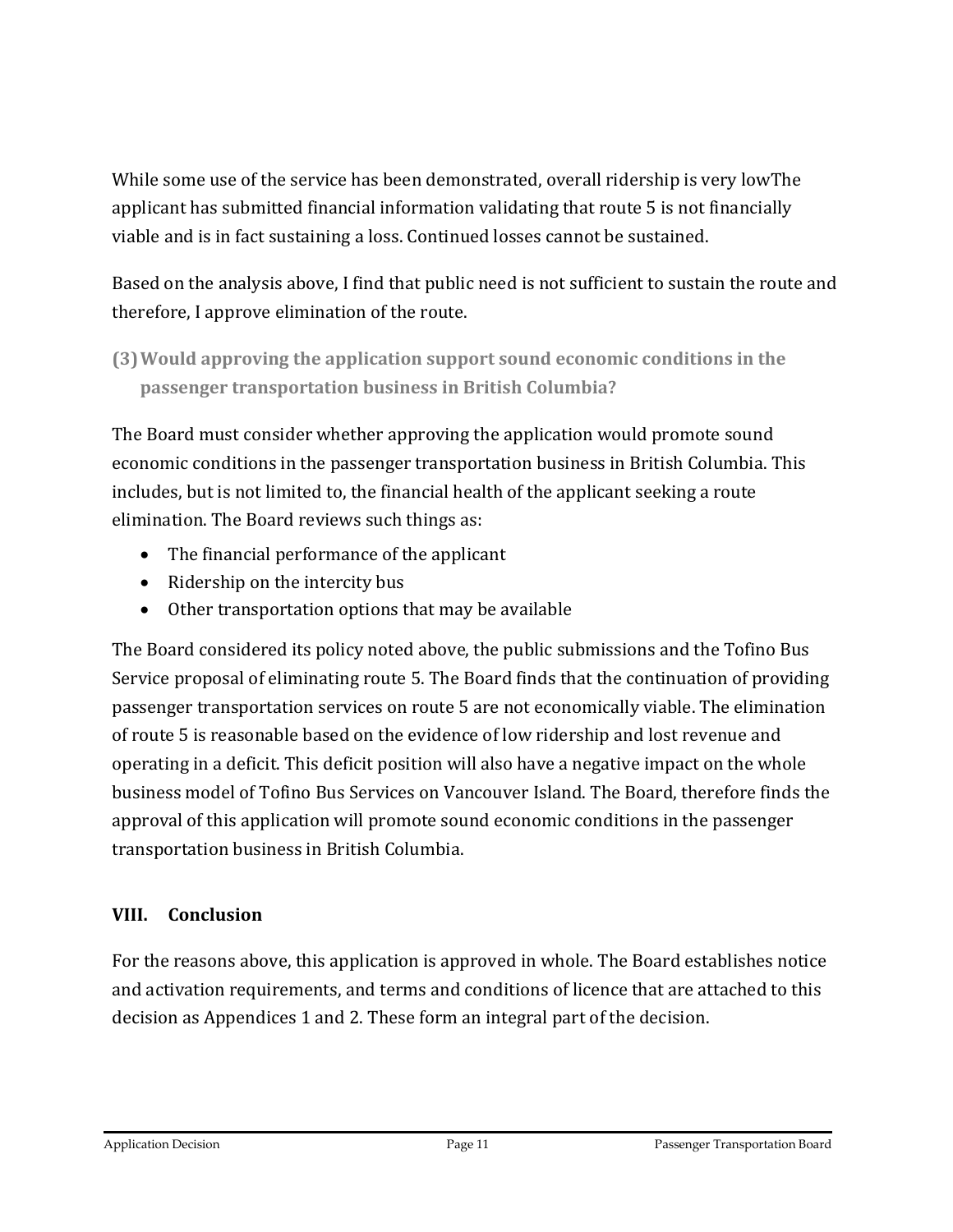### **Tofino Bus Services Inc.**

#### Vancouver Island Connector, Tofino Bus Lines, All Island Express

#### **Appendix 1: Activation of Approved Amendments**

#### **1. General:**

A Passenger Transportation Licence must be issued by the Registrar of Passenger Transportation under section 29 of the Passenger Transportation Act or renewed under section 34 before the licence amendments approved in this decision may be exercised.

#### **2. Direction to the Applicant:**

- a. After this decision is published, Tofino Bus Services Inc. (TBSI) must, at least 14 days before implementing schedule changes, post notice of the changes and the effective date
	- i. in a prominent location on the Tofino Bus Services Inc. website and
	- ii. at its terminal or agents' premises along the affected route.
- b. Copies of the notices must be provided to the Registrar of Passenger Transportation before an amended licence may be obtained.
- c. The Passenger Transportation Board may vary the requirements set out in the Direction above, if circumstances warrant it.

#### **3. Notice to Registrar**

- a. An amended licence that reflects the elimination of Route 5 may only be issued after Tofino Bus Services Inc. has given the Registrar copies of the notices of changes that are required in the "Direction to the Applicant"
- b. An amended licence that reflects the elimination of Route 5 may only be issued after the Board has approved Tofino Bus Services Inc.'s notices of change.

#### **4. Definition**

a. *Activate* means that the applicant has submitted to the Registrar of Passenger Transportation documents that are required to obtain a Special Authorization Vehicle Identifier.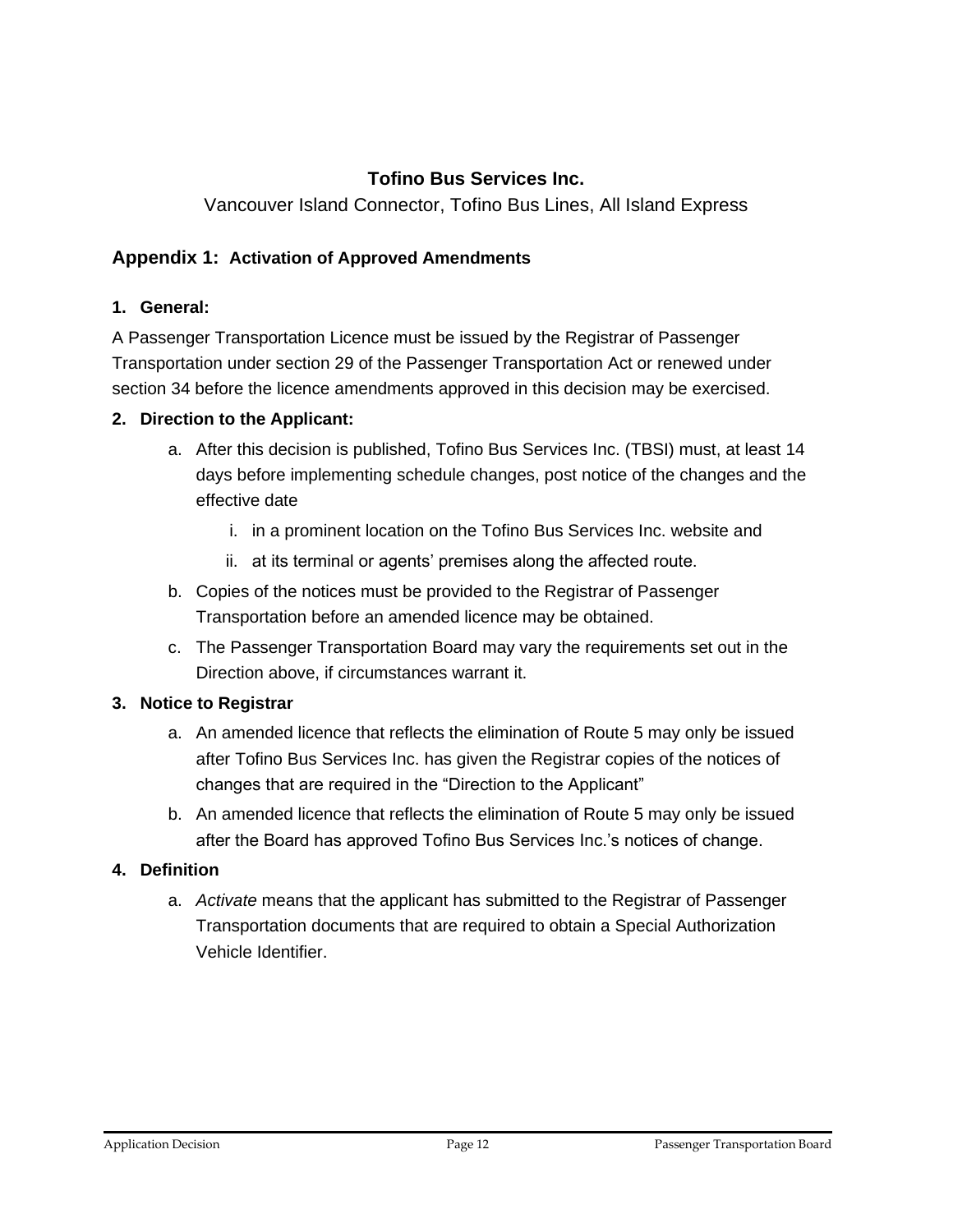# **Appendix 2: Terms & Conditions**

| <b>Special Authorization</b><br><b>INTER-CITY BUS AUTHORIZATION (ICBA)</b><br><b>Terms &amp; Conditions</b> |                                                                                                                                                                                                                                                                                                                                                                                                                                                                            |  |
|-------------------------------------------------------------------------------------------------------------|----------------------------------------------------------------------------------------------------------------------------------------------------------------------------------------------------------------------------------------------------------------------------------------------------------------------------------------------------------------------------------------------------------------------------------------------------------------------------|--|
| <b>Definitions</b>                                                                                          | "Board" means the Passenger Transportation Board<br>"Registrar" means the Registrar, Passenger Transportation                                                                                                                                                                                                                                                                                                                                                              |  |
| A. Legislative Requirements                                                                                 |                                                                                                                                                                                                                                                                                                                                                                                                                                                                            |  |
| Vehicle<br><b>Identifiers</b>                                                                               | Each motor vehicle operated under this authorization must display,<br>at the times and in the form and manner required by the Registrar,<br>a vehicle identifier that is:<br>(a) issued to the licensee by the Registrar; or<br>(b) authorized by the Registrar to be issued by the licensee.                                                                                                                                                                              |  |
| <b>B.</b> Services                                                                                          |                                                                                                                                                                                                                                                                                                                                                                                                                                                                            |  |
| <b>Services</b>                                                                                             | Transportation of passengers must be provided:<br>(a) on a scheduled basis; and<br>(b) in accordance with minimum frequencies and other terms<br>and conditions of licence that apply to the routes and route<br>points.                                                                                                                                                                                                                                                   |  |
| <b>Schedules</b>                                                                                            | The licence holder must publish, in a manner accessible to the<br>general public, a schedule for each route with the time and location<br>of each stop; and must carry in each vehicle a copy of the schedule<br>that the vehicle is following.                                                                                                                                                                                                                            |  |
| <b>Express</b><br>Authorization                                                                             | Transportation of standees is authorized only when all of the<br>following conditions are met:<br>(a) The licence holder has current and proper insurance<br>coverage for the transportation of standees<br>(b) Passengers are not permitted to stand for a period that is<br>longer than 30 minutes or for a distance that exceeds 30<br>road kilometers, and<br>(c) Freight and passenger baggage is not carried in the<br>passenger compartment when standees are being |  |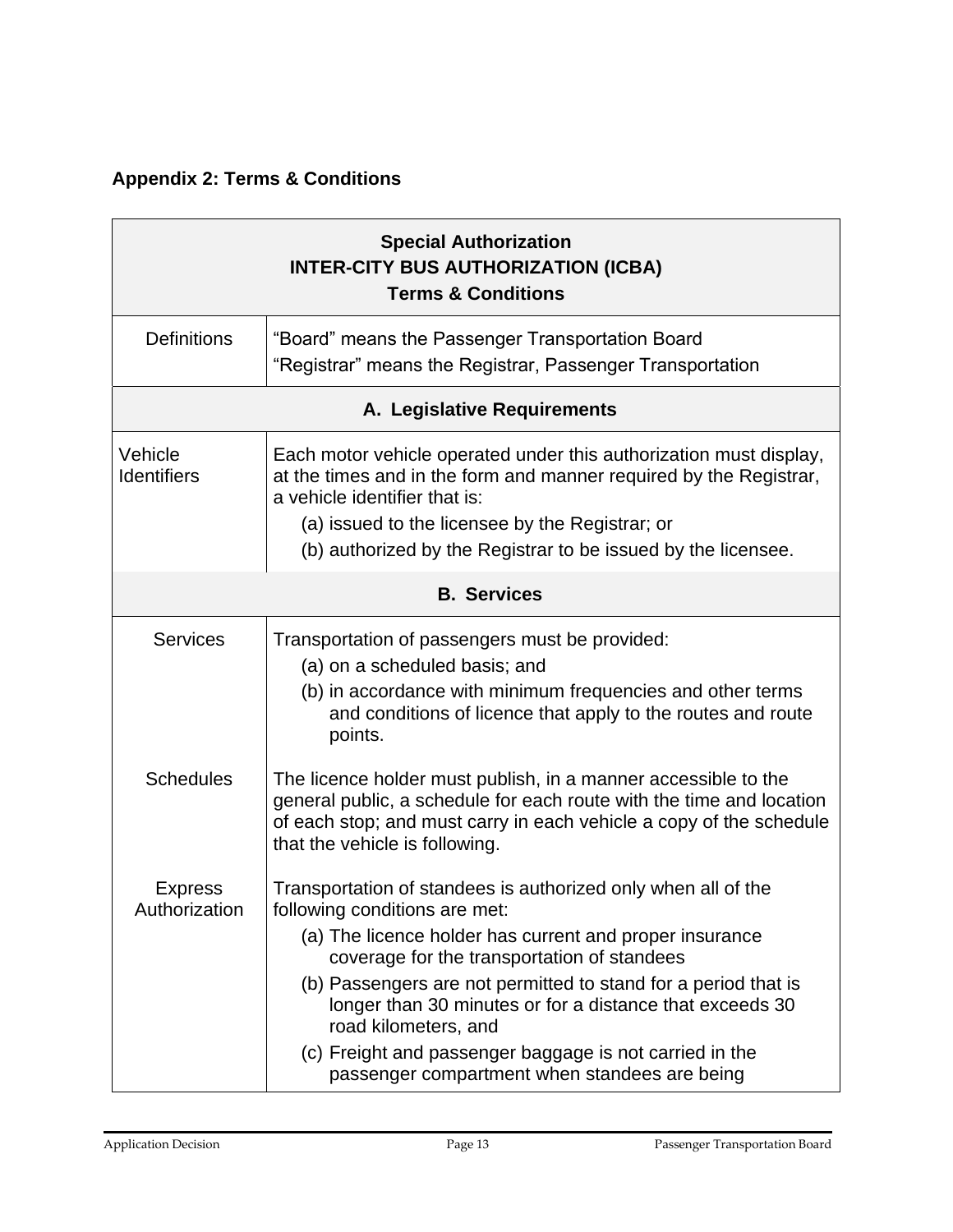|                             |                                                                                                                                                                                                                                                                                                                                                                                                                                                                                                                                                                                                                                     | transported.                                                                                                                                                                                                                                                                          |                           |
|-----------------------------|-------------------------------------------------------------------------------------------------------------------------------------------------------------------------------------------------------------------------------------------------------------------------------------------------------------------------------------------------------------------------------------------------------------------------------------------------------------------------------------------------------------------------------------------------------------------------------------------------------------------------------------|---------------------------------------------------------------------------------------------------------------------------------------------------------------------------------------------------------------------------------------------------------------------------------------|---------------------------|
| <b>Route Overlap</b>        |                                                                                                                                                                                                                                                                                                                                                                                                                                                                                                                                                                                                                                     | The licence holder may publish schedules and operate vehicles in a<br>way that consolidates the District of Tofino – City of Nanaimo<br>portion of Routes 1 and 2 on the condition that:                                                                                              |                           |
|                             |                                                                                                                                                                                                                                                                                                                                                                                                                                                                                                                                                                                                                                     | (a) passengers traveling northbound via the consolidation point<br>of Nanaimo are able to continue their trip to their destination<br>north and west of Nanaimo, and                                                                                                                  |                           |
|                             |                                                                                                                                                                                                                                                                                                                                                                                                                                                                                                                                                                                                                                     | (b) the scheduled wait time at the consolidation point of<br>Nanaimo does not exceed 30 minutes.                                                                                                                                                                                      |                           |
|                             | routes.                                                                                                                                                                                                                                                                                                                                                                                                                                                                                                                                                                                                                             | When inter-city bus routes are consolidated and the above "route<br>overlap" conditions are met, the operation of one vehicle on the<br>District of Tofino – City of Nanaimo corridor is deemed, with respect<br>to route frequency determinations, to be a vehicle operating on both |                           |
| Abbreviations               | The following abbreviations are used to describe terms and<br>conditions of this special authorization:<br>alt "alternate" Route Points that is not located directly<br>enroute between other Route Points authorized by the<br>Board; service may be provided to one or more alternate<br>Route Points at the option and frequency of the licence<br>holder on the condition that all minimum route frequencies<br>approved or set by the Board are maintained.<br>rd: "reserve drop" stops are made only to pick up or drop off<br>passengers who have made an advance reservation with the<br>licensee or agent of the licensee. |                                                                                                                                                                                                                                                                                       |                           |
| Route 1 of 4                |                                                                                                                                                                                                                                                                                                                                                                                                                                                                                                                                                                                                                                     |                                                                                                                                                                                                                                                                                       |                           |
| <b>Terminating Point 1:</b> |                                                                                                                                                                                                                                                                                                                                                                                                                                                                                                                                                                                                                                     | <b>City of Nanaimo</b>                                                                                                                                                                                                                                                                |                           |
| <b>Terminating Point 2:</b> |                                                                                                                                                                                                                                                                                                                                                                                                                                                                                                                                                                                                                                     | <b>District of Tofino</b>                                                                                                                                                                                                                                                             |                           |
| Corridors:                  |                                                                                                                                                                                                                                                                                                                                                                                                                                                                                                                                                                                                                                     | Highways 1, 4, 4A, 19 & Tofino Ucluelet Hwy                                                                                                                                                                                                                                           |                           |
| <b>Route Points</b>         |                                                                                                                                                                                                                                                                                                                                                                                                                                                                                                                                                                                                                                     | <b>Minimum Frequencies</b>                                                                                                                                                                                                                                                            |                           |
| City of Nanaimo             |                                                                                                                                                                                                                                                                                                                                                                                                                                                                                                                                                                                                                                     | 2 trips per day (each direction)                                                                                                                                                                                                                                                      | 32 trips per week (total) |
| Wellington                  |                                                                                                                                                                                                                                                                                                                                                                                                                                                                                                                                                                                                                                     | 1 "rd" per day (each direction)                                                                                                                                                                                                                                                       | 28 "rd" per week (total)  |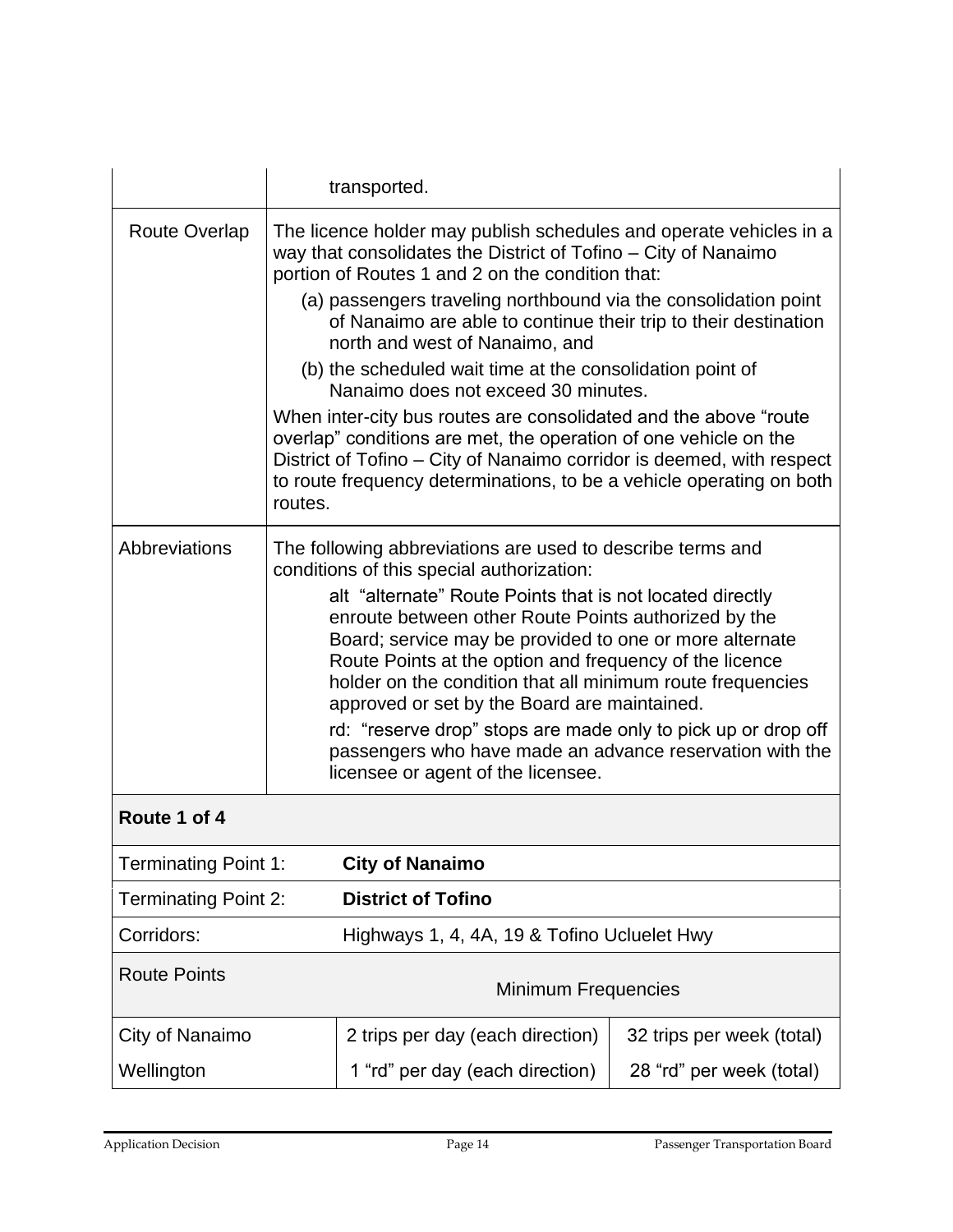| Nanoose                     | 1 "rd" per day (each direction)                                                                                                                                                                                                                                                                                          | 28 "rd" per week (total)  |
|-----------------------------|--------------------------------------------------------------------------------------------------------------------------------------------------------------------------------------------------------------------------------------------------------------------------------------------------------------------------|---------------------------|
| Craig's Crossing            | 1 "rd" per day (each direction)                                                                                                                                                                                                                                                                                          | 28 "rd" per week (total)  |
| City of Parksville          | 2 trips per day (each direction)                                                                                                                                                                                                                                                                                         | 32 trips per week (total) |
| Coombs                      | 2 "rd" per day (each direction)                                                                                                                                                                                                                                                                                          | 32 "rd" per week (total)  |
| <b>Hilliers</b>             | 2 "rd" per day (each direction)                                                                                                                                                                                                                                                                                          | 32 "rd" per week (total)  |
| <b>Cameron Lake</b>         | 2 "rd" per day                                                                                                                                                                                                                                                                                                           | 32 "rd" per week (total)  |
| City of Port Alberni        | 2 trips per day                                                                                                                                                                                                                                                                                                          | 32 trips per week (total) |
| <b>District of Ucluelet</b> | 1 trip per day                                                                                                                                                                                                                                                                                                           | 14 trips per week (total) |
| <b>District of Tofino</b>   | 1 trip per day                                                                                                                                                                                                                                                                                                           | 14 trips per week (total) |
| Route 2 of 4                |                                                                                                                                                                                                                                                                                                                          |                           |
| <b>Terminating Point 1:</b> | <b>City of Victoria</b>                                                                                                                                                                                                                                                                                                  |                           |
| <b>Terminating Point 2:</b> | <b>District of Tofino</b>                                                                                                                                                                                                                                                                                                |                           |
| Corridors:                  | Highways 1, 4, 4A & 19                                                                                                                                                                                                                                                                                                   |                           |
| <b>Alternate Routing:</b>   | The route points set out above do not preclude the licence<br>holder from, on any portion of Highways 1, 4, 4A, 19 and<br>19A that is situated between the terminating points, making<br>scheduled time stops or unscheduled drop-offs or<br>conveying passengers who hail or flag the motor vehicle<br>from the street. |                           |
| <b>Route Points</b>         | <b>Minimum Frequencies</b>                                                                                                                                                                                                                                                                                               |                           |
| City of Victoria            | 3 trips per day (each direction)                                                                                                                                                                                                                                                                                         |                           |
| <b>District of Saanich</b>  | 3 trips per day (each direction)                                                                                                                                                                                                                                                                                         |                           |
| City of Langford            | 3 "rd" per day (each direction)                                                                                                                                                                                                                                                                                          |                           |
| Mill Bay                    | 1 "rd" per day (each direction)                                                                                                                                                                                                                                                                                          |                           |
| Cobble Hill                 | 1 "rd" per day (each direction)                                                                                                                                                                                                                                                                                          |                           |
| Cowichan Bay                |                                                                                                                                                                                                                                                                                                                          |                           |
|                             | 1 "rd" per day (each direction)                                                                                                                                                                                                                                                                                          |                           |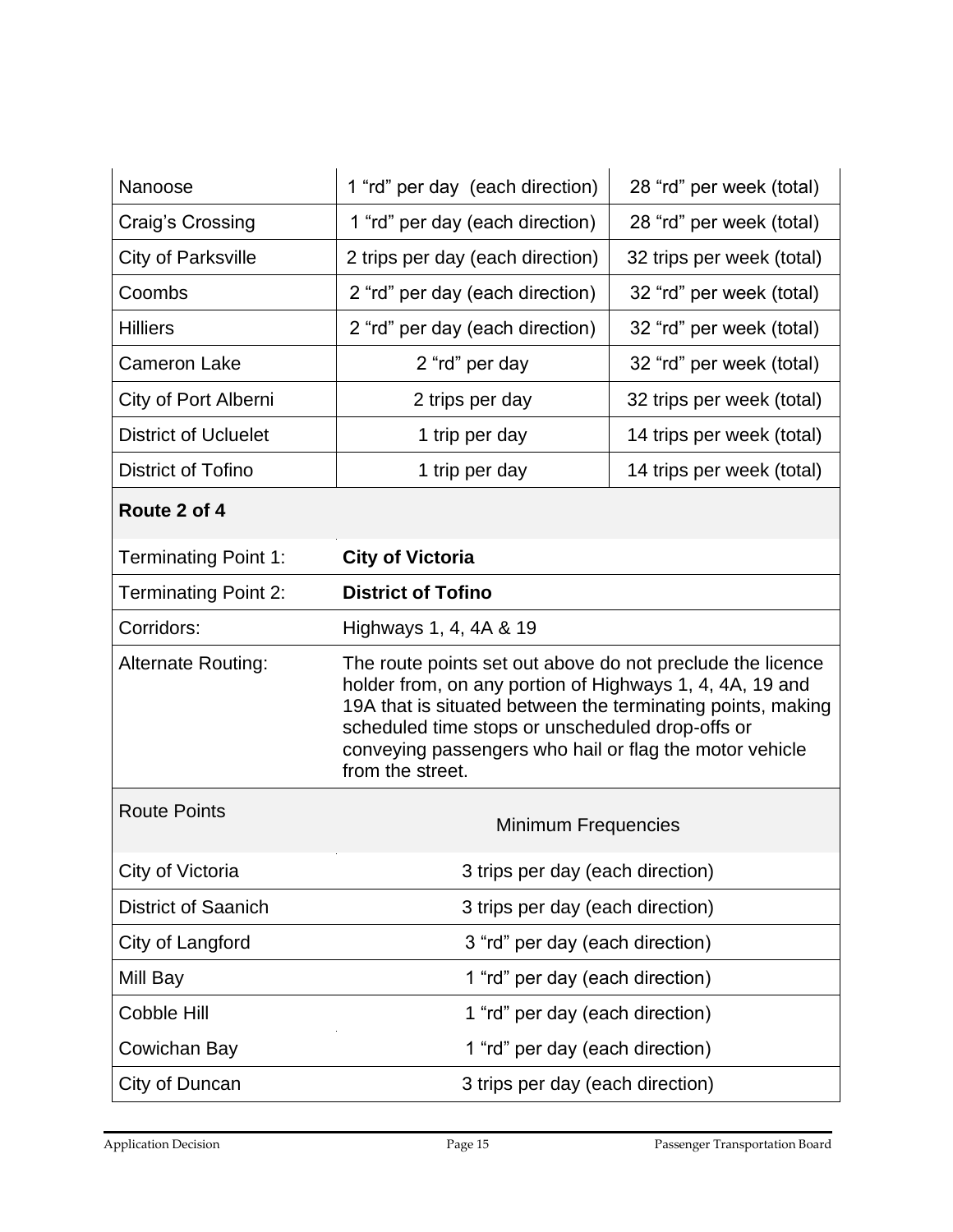| <b>District of North</b><br>Cowichan | 1 "rd" per day (each direction)                                          |
|--------------------------------------|--------------------------------------------------------------------------|
| Saltair                              | 1 "rd" per day (each direction)                                          |
| Town of Ladysmith                    | 3 "rd" per day (each direction)                                          |
| Cassidy                              | 3 "rd" per day (each direction)                                          |
| City of Nanaimo                      | 3 trips per day (each direction)                                         |
| <b>City of Parksville</b>            | 2 trips per day (each direction)                                         |
| City of Port Alberni                 | 2 trips per day (each direction)                                         |
| Ucluelet/Tofino Junction             | 1 trip per day (each direction)                                          |
| <b>Pacific Rim National Park</b>     | 1 trip per day (each direction)                                          |
| Tofino Airport / Golf<br>Course      | 1 trip per day (each direction)                                          |
| <b>District of Tofino</b>            | 1 trip per day (each direction)                                          |
| Route 3 of 4                         |                                                                          |
| <b>Terminating Point 1:</b>          | <b>District of Tofino</b>                                                |
| <b>Terminating Point 2:</b>          | <b>District of Ucluelet</b>                                              |
| Corridors:                           | Highway 4 (Pacific Rim Hwy) & Tofino Ucluelet Hwy                        |
| <b>Seasonal Operation:</b>           | Service must begin each year on March 1 and then cease<br>on October 31. |
| <b>Route Points</b>                  | <b>Minimum Frequencies</b>                                               |
| <b>District of Tofino</b>            | 1 trip per day (each direction)                                          |
| <b>Pacific Rim National Park</b>     | 1 trip per day (each direction)                                          |
| <b>District of Ucluelet</b>          | 1 trip per day (each direction)                                          |
| Route 4 of 4                         |                                                                          |
| <b>Terminating Point 1:</b>          | <b>City of Nanaimo</b>                                                   |
| <b>Terminating Point 2:</b>          | <b>City of Campbell River</b>                                            |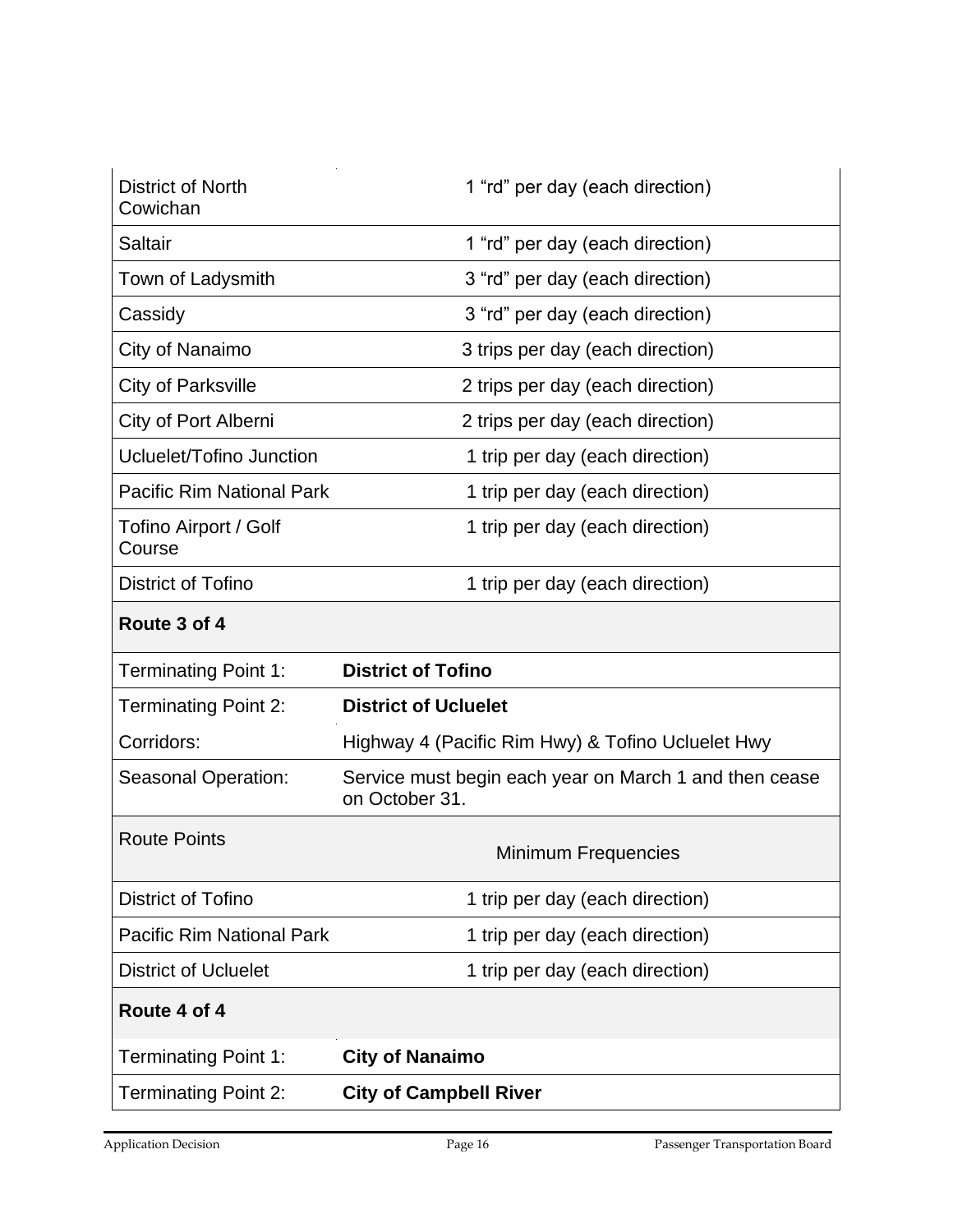| Corridors:                              | Highways 19 & 19A                                                                                                                                   |  |
|-----------------------------------------|-----------------------------------------------------------------------------------------------------------------------------------------------------|--|
| <b>Route Points</b>                     | <b>Minimum Frequencies</b>                                                                                                                          |  |
| City of Nanaimo                         | 2 trips per day (each direction)                                                                                                                    |  |
| Nanoose                                 | 1 "rd" per day (each direction)                                                                                                                     |  |
| City of Parksville                      | 2 trips per day (each direction)                                                                                                                    |  |
| <b>French Creek</b>                     | 1 "rd" per day (each direction)                                                                                                                     |  |
| <b>Town of Qualicum Beach</b>           | 1 "rd" per day (each direction)                                                                                                                     |  |
| Horne Lake Road                         | 1 "rd" per day (each direction)                                                                                                                     |  |
| <b>Bowser</b>                           | 1 "rd" per day (each direction)                                                                                                                     |  |
| Fanny Bay                               | 1 "rd" per day (each direction)                                                                                                                     |  |
| <b>Buckley Bay</b>                      | 1 "rd" per day (each direction)                                                                                                                     |  |
| Union Bay                               | 1 "rd" per day (each direction)                                                                                                                     |  |
| Village of Cumberland                   | alt                                                                                                                                                 |  |
| Royston                                 | 1 "rd" per day (each direction)                                                                                                                     |  |
| City of Courtenay                       | 2 trips per day (each direction)                                                                                                                    |  |
| Merville                                | 1 "rd" per day (each direction)                                                                                                                     |  |
| <b>Black Creek</b>                      | 1 "rd" per day (each direction)                                                                                                                     |  |
| <b>Oyster River</b>                     | 1 "rd" per day (each direction)                                                                                                                     |  |
| <b>City of Campbell River</b>           | 2 trips per day (each direction)                                                                                                                    |  |
| <b>C. Other Requirements</b>            |                                                                                                                                                     |  |
| <b>Engaged Carrier</b><br>Authorization | The holder of this licence may operate as an inter-city bus when<br>engaged by another licensed operator in the following limited<br>circumstances: |  |

| (a) the other licensed operator must have a special           |
|---------------------------------------------------------------|
| authorization to operate an inter-city bus under a licence    |
| issued pursuant to the Passenger Transportation Act (British) |
| Columbia) or the Motor Vehicle Transport Act (Canada);        |
|                                                               |